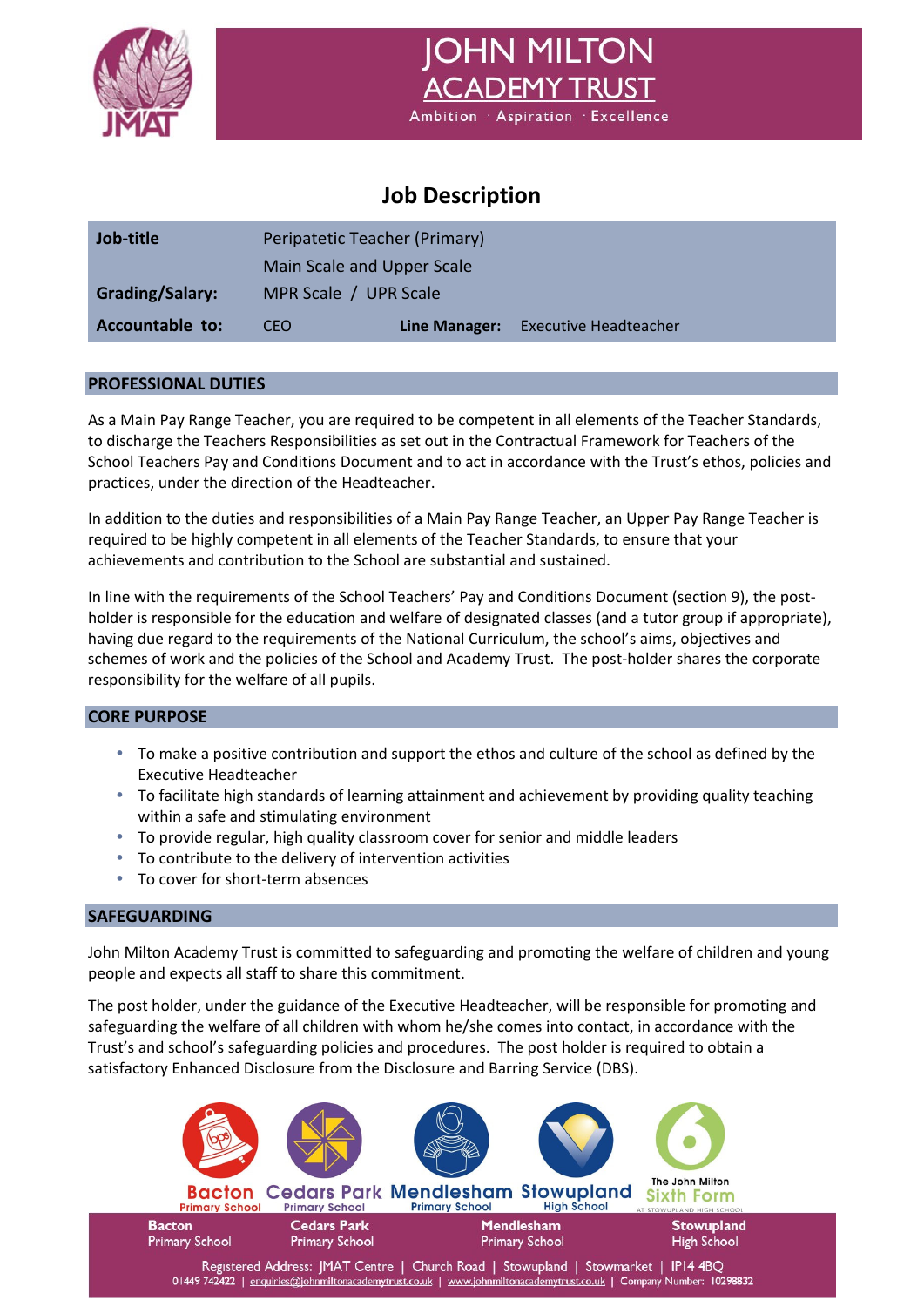# **PRINCIPAL RESPONSIBILITIES AND TASKS FOR ALL TEACHING POSTS**

#### *Curriculum, Teaching and Learning*

- To plan and teach the subjects, classes and groups allocated by the Key Stage / Subject Leader and Senior Line Manager
- To promote attainment and achievement at the highest level through effective teaching
- To provide high quality teaching by following curriculum / course outlines and schemes agreed by the subject team or Key Stage Leads
- To share in the development of schemes of work and resources within the subject area(s)
- To follow school and subject policies in relation to learning and teaching
- To maintain a safe, positive, tidy and stimulating environment for learning and teaching
- To support and implement policies and practices to promote positive student behaviour within the framework of *Behaviour for Learning* including maintaining good order and discipline
- To set and mark homework tasks in line with the agreed policy and schedule
- To assist in the identification of pupils with special needs and support the work of the SENCO and Teaching Assistants in writing and reviewing individual educational plans
- To contribute to the School Improvement and Development Plan through directed time meetings and the discussion and review of Year Group / Key Stage / Subject plans

#### *Assessment*

- To work to the targets set for allocated classes and pupils
- To maintain and monitor appropriate records of pupil progress and achievement including progress towards target levels/grades
- To ensure pupils are fully prepared for tests / examinations, including supporting intervention or revision programmes and activities
- To assist the Key Stage / Subject Leader in ensuring that the assessment policy is fully implemented and that progress checks and reports are completed to a high standard
- To set homework regularly and ensure it receives prompt attention and pupils receive quality feedback in line with the school Marking and Assessment Policy

# *Professional Development*

- To participate in, and support, the arrangements for the appraisal and review of your own performance and, where appropriate, that of other teachers and support staff in accordance with the Trust's Appraisal Policy
- To take ownership of individual performance management, keeping a continuing professional development portfolio
- Participate in arrangements for your own further training and professional development and, where appropriate, that of other teachers and support staff including induction

# *Other*

- To support managers in the effective operation of the subject area and the school as a whole
- To adopt a high profile in corridors and duty areas providing a positive and appropriate role model for pupils
- To undertake the role of form tutor in line with school expectations and the tutor handbook (including temporary arrangements)
- To direct and supervise support staff assigned to you and, where appropriate, other teachers
- To deploy resources delegated to you in accordance with the Trust's Finance Policy
- To attend Parents' and Information Evening as required by the Headteacher within the directed time budget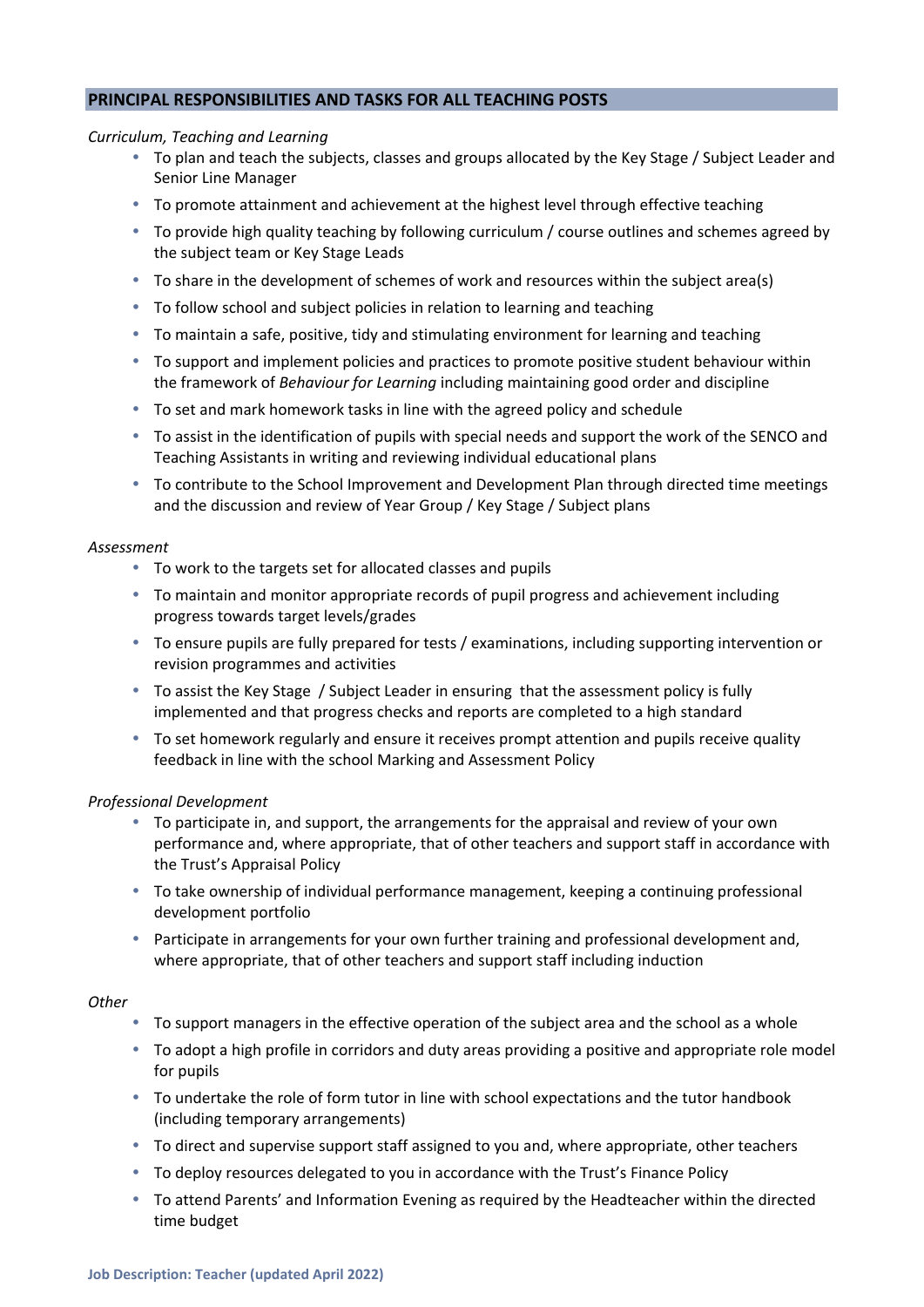- To implement all agreed Trust and school policies
- To promote the safety and well-being of pupils and inform the Subject Leader, Key Stage Leader, SLT member or Safeguarding designate of any concern which may affect Health & Safety of the school population
- Maintain consistent high standards of professional conduct, tact and diplomacy at all times in dealings with pupils, parents, staff colleagues, external agencies and other visitors to the school or wider Trust
- Maintain absolute confidentiality and exercise discretion with regard to staff / pupil information and the Trust or School's business at all times
- Act as an ambassador for the School and the wider Trust within the local community and beyond, ensuring that the ethos and values of the Trust are promoted and upheld at all times

# **UPPER PAY RANGE ACCOUNTABILITIES**

- Contribute significantly, where appropriate, to implementing workplace policies and practice and to promoting collective responsibility for their implementation.
- Have an extensive knowledge and understanding of how to use and adapt a range of teaching, learning and behaviour management strategies, including how to personalise learning to provide opportunities for all learners to achieve their potential.
- Have an extensive knowledge and well-informed understanding of the assessment requirements and arrangements for the subjects/curriculum areas you teach, including those related to public examinations and qualifications.
- Have up-to-date knowledge and understanding of the different types of qualifications and specifications and their suitability for meeting learners' needs.
- Have a more developed knowledge and understanding of your subjects/curriculum areas and related pedagogy including how learning progresses within them than a Main Pay Range teacher.
- Have sufficient depth of knowledge and experience to be able to give advice to colleagues on the development and well‐being of children and young people.
- Be flexible, creative and adept at designing learning sequences within lessons and across lessons that are effective and consistently well-matched to learning objectives and the needs of learners and which integrate recent developments, including those relating to subject/curriculum knowledge.
- Provide coaching and mentoring to other teachers, give advice to them and demonstrate to them effective teaching practice in order to help them meet the relevant standards and develop their teaching practice.
- Take advantage of appropriate opportunities for professional development and use the outcomes effectively to improve pupils' learning.

#### **NOTE:**

The list above is not exhaustive and you may be required to undertake any other reasonable tasks and responsibilities which fall within the scope of the post as requested by the Executive Headteacher, a member of Senior Leadership or Trust Executive Leadership Teams.

This job description is subject to change at the discretion of the Trust.